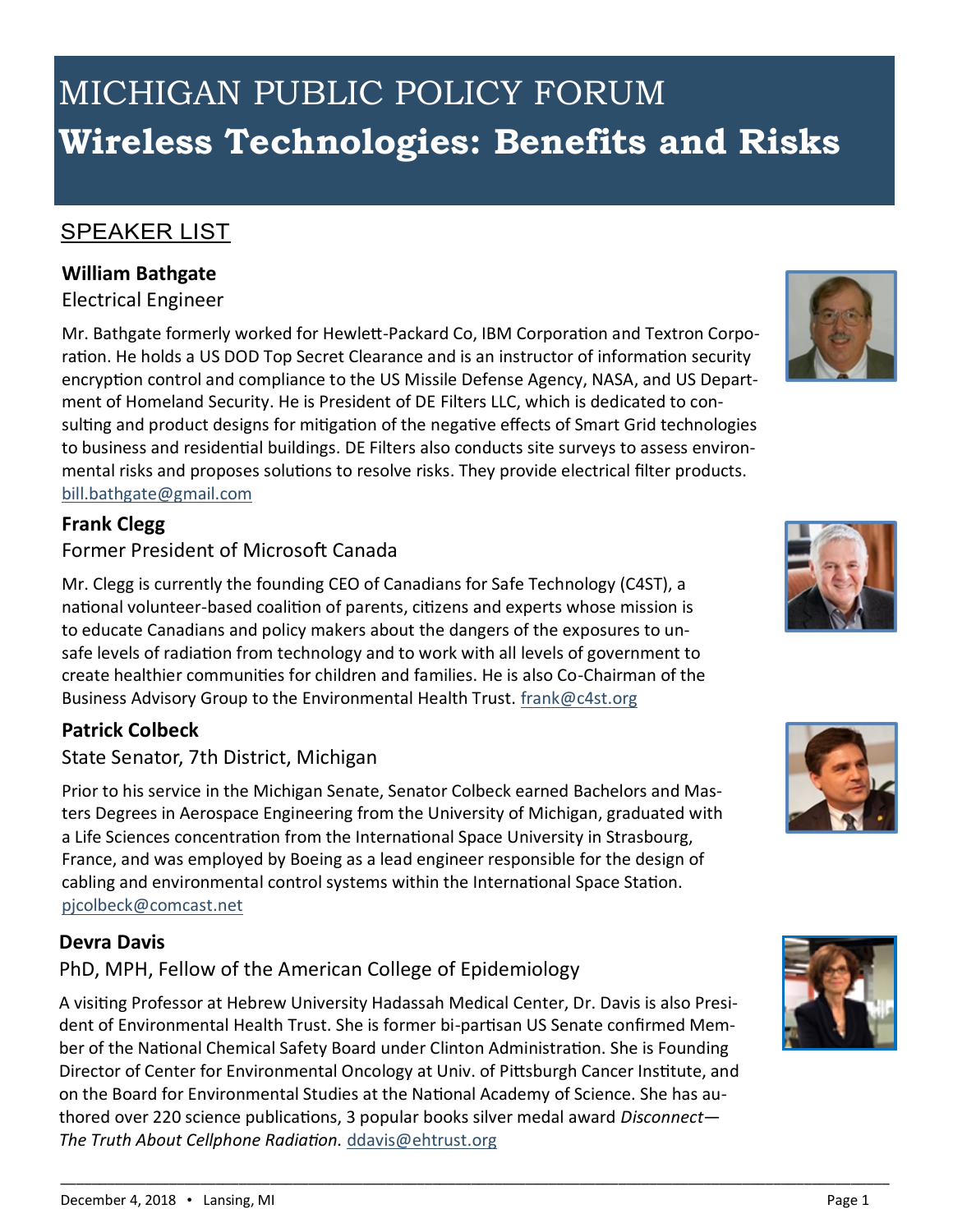## **SPEAKER LIST (continued)**

## **Cecelia Doucette**

## MTPW, BA Technology Safety Educator and Activist

A technical and professional writer by trade, Ms. Doucette discovered wireless technology's biological risks and has shifted her career to study the issue, educate the public, and affect policy change. After having campaigned to install wireless technology in schools, she discovered its hazards and helped Ashland Public Schools in Massachusetts become the first in the nation to implement *Best Practices for Mobile Devices.* She collaborated with MA Dept of Health to develop public health fact sheets that are awaiting release and assisted with 9 MA bills addressing man-made radiation and public health (https:// sites.google.com/site/understandingemfs/ma-emf-bills.) She is founder and Education Services Director for Wireless Education (wirelesseducation.org). c2douce@gmail.com

#### **Paul Heroux**

PhD, Professor of Toxicology and Health Effects of Electromagnetism, McGill University of Medicine

Dr. Heroux is a scientist with experience in physics (BSc, MSc and PhD), engineering (15 years), and the health sciences (30 years). He is Professor, Occupational Health Program Director and Medical Scientist in the Dept. of Surgery at McGill University. paul.heroux@mcgill.ca

#### **Ron Melnick**

PhD, Former Senior Toxicologist in National Toxicology Program (NTP) at National Institute of Environmental Health Sciences (1980-2009)

Dr. Melnick is an independent consultant who designed the NTP carcinogenicity studies on cell phone and radiofrequency radiation. He spent 1 year as an agency representative to the White House Office of Science and Technology Policy to work on interagency assessments of health risks of environmental agents and on risk assessment research needs in the federal government. He served on scientific review and advisory panels for the International Agency for Research on Cancer and the US Environmental Protection Agency. He is the recipient of the American Public Health Association 2007 David P. Rall Award for science-based advocacy in public health. ron.melnick@gmail.com

#### **Anthony Miller**

MD, Former Advisor to the World Health Organization

Dr. Miller is a Professor Emeritus of the Dalla Lana School of Public Health, University of Toronto, Canada. He is the Senior Scientific Advisor to Environmental Health Trust and Canadians for Safe Technology. He has linked Radiofrequency Radiation to cancer, categorizing it a Group 1 human carcinogen. ab.miller@utoronto.ca

\_\_\_\_\_\_\_\_\_\_\_\_\_\_\_\_\_\_\_\_\_\_\_\_\_\_\_\_\_\_\_\_\_\_\_\_\_\_\_\_\_\_\_\_\_\_\_\_\_\_\_\_\_\_\_\_\_\_\_\_\_\_\_\_\_\_\_\_\_\_\_\_\_\_\_\_\_\_\_\_\_\_\_\_\_\_\_\_\_\_\_\_\_\_\_\_\_\_\_\_\_\_\_\_\_\_\_







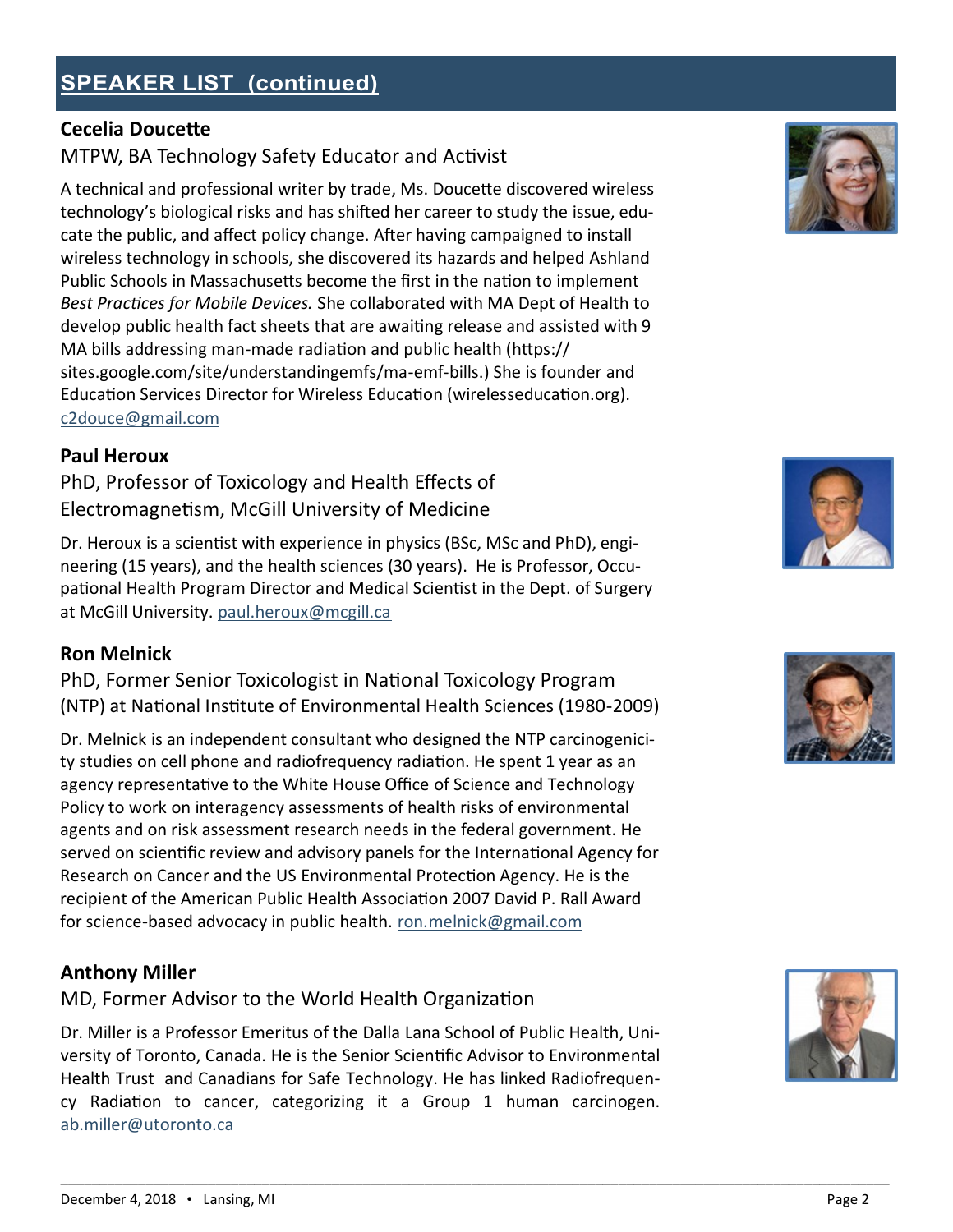## **Theodora Scarato**

## Executive Director of Environmental Health Trust (EHT)

Ms. Scarato maintains the comprehensive EHT database on international policy that documents the 20+ nations that have protective policies in place to reduce public exposure to cell phone and wireless radiation. She was instrumental in Prince George's County School System efforts to address lead contamination in the school's drinking water. She raised wireless health issues to the Maryland State Advisory Council on Children's Environmental Health Protection which issued the first ever state body advisory recommendations to the Dept. of Education to reduce radiofrequency exposures in the school setting. theodora.scarato@ehtrust.org

## **Kevin Schoen**

CEO, ACD.net

Mr. Schoen is owner/operator of a large fiber-optic and telecommunications company ACD, headquartered in Lansing, Michigan. He has extensive experience in engineering, business development, and capital formation for start-up companies. ACD is a facilities based Internet and Telecommunications company providing Fiber Optic Service, Metro Ethernet, Telephone, DSL, Datacenter and Web hosting services. schoen.kevin@acd.net

## **Dafna Tachover**

Founder of We Are The Evidence advocacy organization

Ms. Tachover has an MBA and is an attorney in both Israel and in New York. She founded We Are The Evidence for the protection of wireless radiation injured people. She has a technical background in wireless networks and infrastructures from her service in the Israeli Defense Forces as a Telecommunication and Computers Officer and commander of the computer center of the IDF's Operations Center and its headquarters. Since developing Microwave Sickness herself, she has dedicated herself to educating the public and authorities regarding adverse health effects of wireless technology. She led the Supreme Court case in Israel to require the use of wired internet networks instead of Wi-Fi, a case that led to the first limitations of use of Wi-Fi in schools worldwide. dafna@wearetheevidence.org

## **James Ziobron**

## DO, Family Medicine

Dr. Ziobron is a Family Physician in Michigan with over 53 years of experience caring for adults and children. He has become aware of wireless radiation health effects and EMF sensitivity with his patients. jlz1625@yahoo.com

\_\_\_\_\_\_\_\_\_\_\_\_\_\_\_\_\_\_\_\_\_\_\_\_\_\_\_\_\_\_\_\_\_\_\_\_\_\_\_\_\_\_\_\_\_\_\_\_\_\_\_\_\_\_\_\_\_\_\_\_\_\_\_\_\_\_\_\_\_\_\_\_\_\_\_\_\_\_\_\_\_\_\_\_\_\_\_\_\_\_\_\_\_\_\_\_\_\_\_\_\_\_\_\_\_\_\_









## **SPECIAL PANEL MEMBERS**